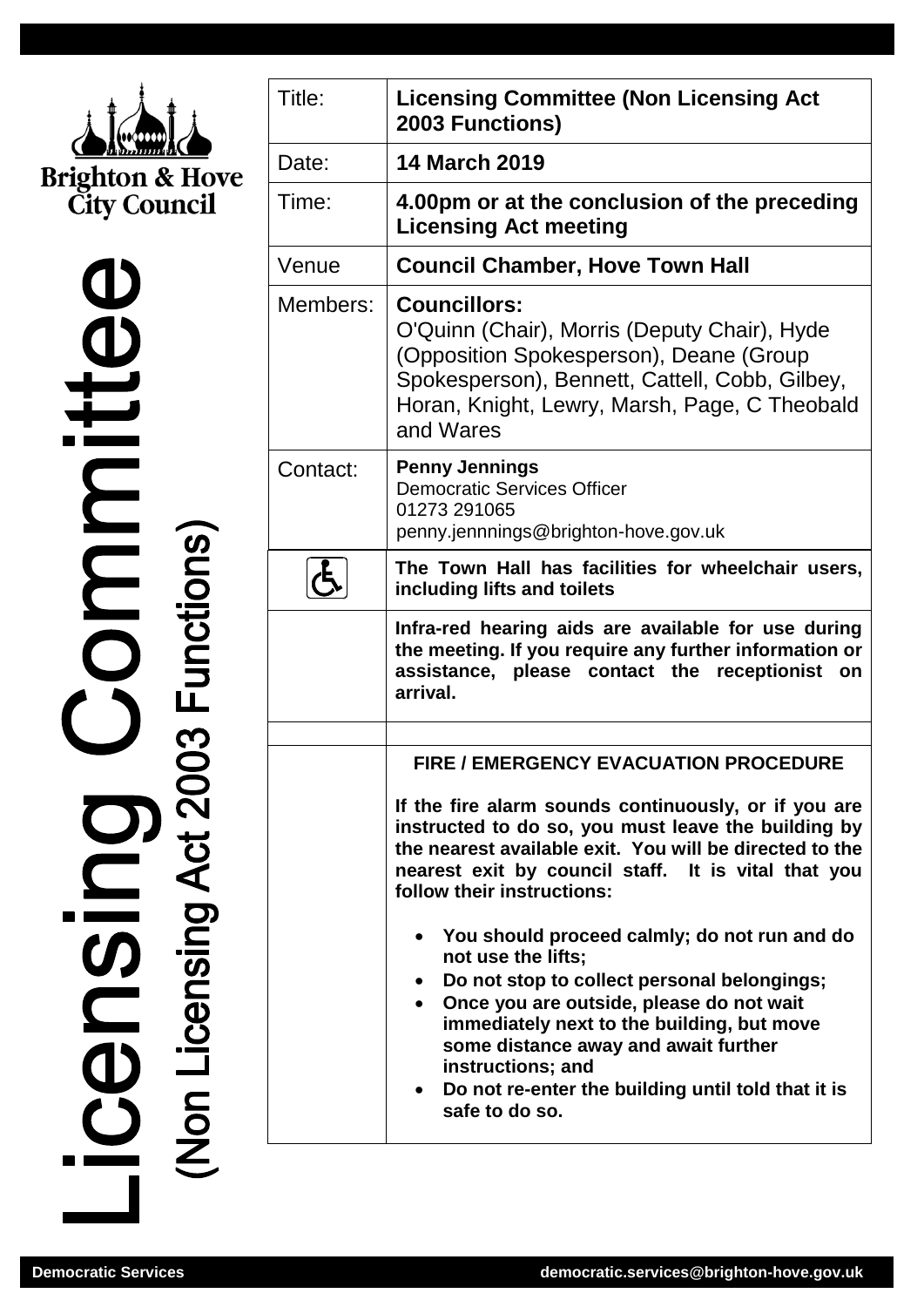# **LICENSING COMMITTEE (NON LICENSING ACT 2003 FUNCTIONS)**

# **AGENDA**

#### **Part One Page**

#### **20 PROCEDURAL BUSINESS**

**(a) Declaration of Substitutes:** Where Councillors are unable to attend a meeting, a substitute Member from the same Political Group may attend, speak and vote in their place for that meeting.

### **(b) Declarations of Interest:**

- (a) Disclosable pecuniary interests
- (b) Any other interests required to be registered under the local code;
- (c) Any other general interest as a result of which a decision on the matter might reasonably be regarded as affecting you or a partner more than a majority of other people or businesses in the ward/s affected by the decision.

In each case, you need to declare

- (i) the item on the agenda the interest relates to;
- (ii) the nature of the interest; and
- (iii) whether it is a disclosable pecuniary interest or some other interest.

If unsure, Members should seek advice from the committee lawyer or administrator preferably before the meeting.

**(c) Exclusion of Press and Public:** To consider whether, in view of the nature of the business to be transacted, or the nature of the proceedings, the press and public should be excluded from the meeting when any of the following items are under consideration.

*NOTE: Any item appearing in Part Two of the Agenda states in its heading the category under which the information disclosed in the report is exempt from disclosure and therefore not available to the public.*

*A list and description of the exempt categories is available for public inspection at Brighton and Hove Town Halls.*

#### **21 MINUTES OF THE PREVIOUS MEETING 5 - 14**

Minutes of the meeting held on 29 November 2018 (copy attached)

#### **22 CHAIR'S COMMUNICATIONS**

#### **23 PUBLIC INVOLVEMENT**

To consider the following matters raised by members of the public: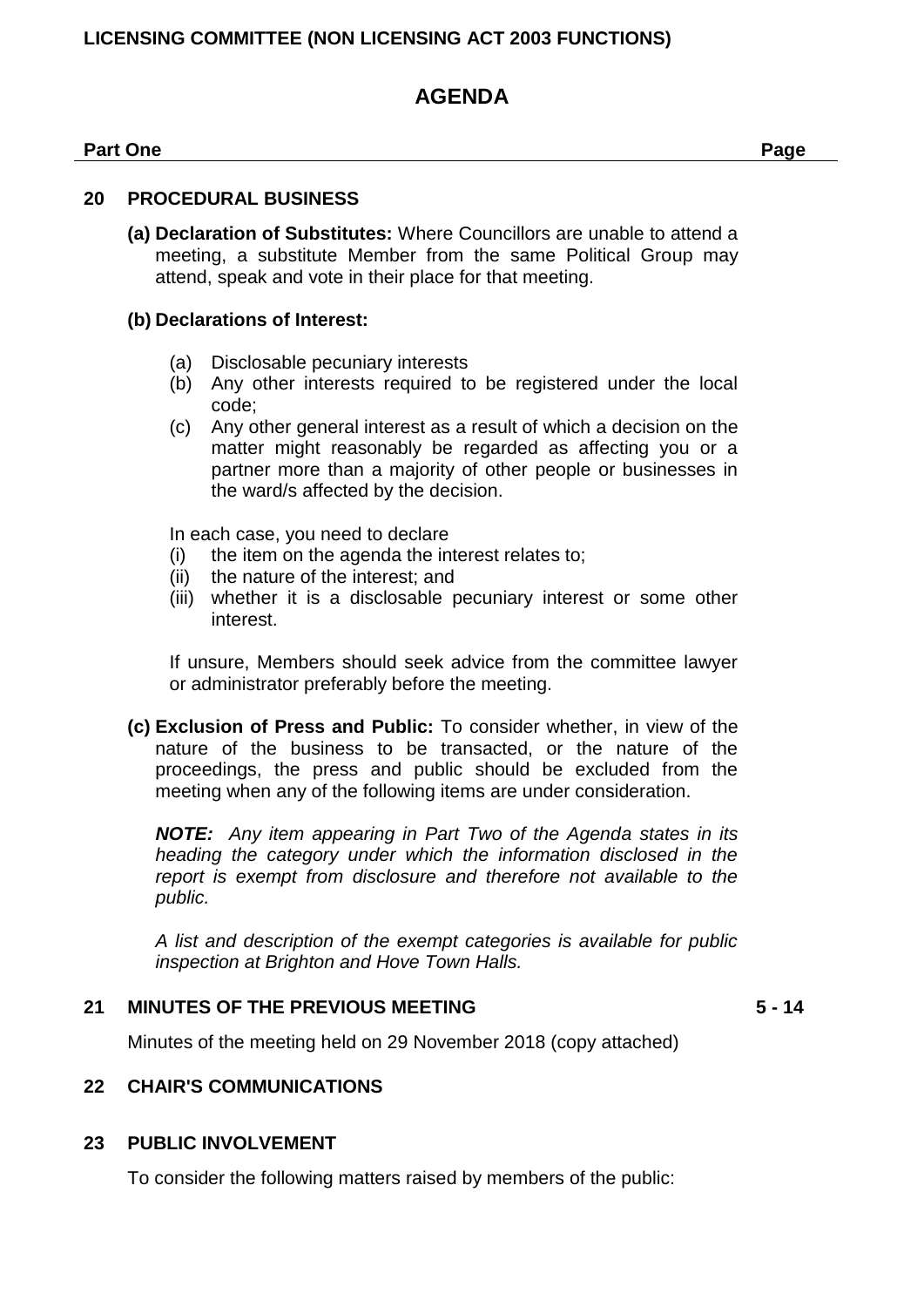## **LICENSING COMMITTEE (NON LICENSING ACT 2003 FUNCTIONS)**

- (a) **Petitions:** to receive any petitions presented to the full council or at the meeting itself;
- (b) **Written Questions:** to receive any questions submitted by the due date of 12 noon on the 8 March 2019;
- (c) **Deputations:** to receive any deputations submitted by the due date of 12 noon on the 8 March 2019.

### **24 MEMBER INVOLVEMENT**

To consider the following matters raised by councillors:

- (a) **Petitions:** to receive any petitions submitted to the full Council or at the meeting itself;
- (b) **Written Questions:** to consider any written questions;
- (c) **Letters:** to consider any letters;
- (d) **Notices of Motion:** to consider any Notices of Motion referred from Council or submitted directly to the Committee.

#### **25 HACKNEY CARRIAGE VEHICLE TRANSFER AND PRIVATE HIRE DOOR SIGN AMENDMENTS 15 - 26**

Report of the Executive Director, Neighbourhoods, Communities and Housing (copy attached)

*Contact Officer: Martin Seymour Tel: 01273 296659 Ward Affected: All Wards*

#### **26 HACKNEY CARRIAGE & PRIVATE HIRE DRIVER ENFORCEMENT AND MONITORING 27 - 38**

Report of the Executive Director, Neighbourhoods, Communities and Housing (copy attached)

*Contact Officer: Jim Whitelegg Tel: 01273 292438 Ward Affected: All Wards*

## **27 ITEMS REFERRED FOR COUNCIL**

To consider items to be submitted to Council for information.

In accordance with Procedure Rule 24.3a, the Committee may determine that any item is to be included in its report to Council. In addition, any Group may specify one further item to be included by notifying the Chief Executive no later than 10am on the eighth working day before the Council meeting at which the report is to be made, or if the Committee meeting take place after this deadline, immediately at the conclusion of the Committee meeting.